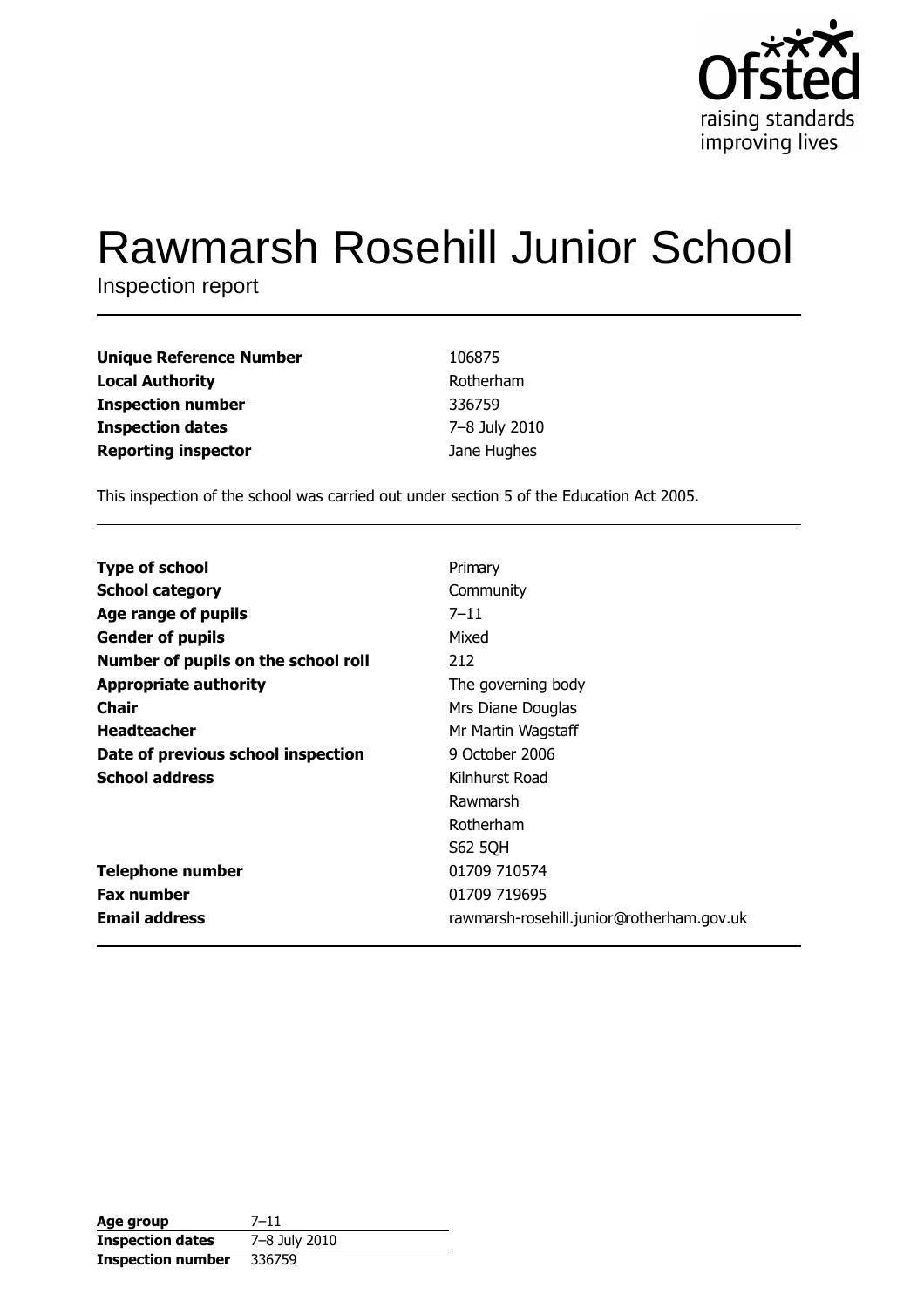The Office for Standards in Education, Children's Services and Skills (Ofsted) regulates and inspects to achieve excellence in the care of children and young people, and in education and skills for learners of all ages. It regulates and inspects childcare and children's social care, and inspects the Children and Family Court Advisory Support Service (Cafcass), schools, colleges, initial teacher training, work-based learning and skills training, adult and community learning, and education and training in prisons and other secure establishments. It rates council children's services, and inspects services for looked after children, safequarding and child protection.

Further copies of this report are obtainable from the school. Under the Education Act 2005, the school must provide a copy of this report free of charge to certain categories of people. A charge not exceeding the full cost of reproduction may be made for any other copies supplied.

If you would like a copy of this document in a different format, such as large print or Braille, please telephone 08456 404045, or email enquiries@ofsted.gov.uk.

You may copy all or parts of this document for non-commercial educational purposes, as long as you give details of the source and date of publication and do not alter the documentation in any way.

Royal Exchange Buildings St Ann's Square Manchester M2 7LA T: 08456 404045 Textphone: 0161 618 8524 E: enquiries@ofsted.gov.uk W: www.ofsted.gov.uk © Crown copyright 2010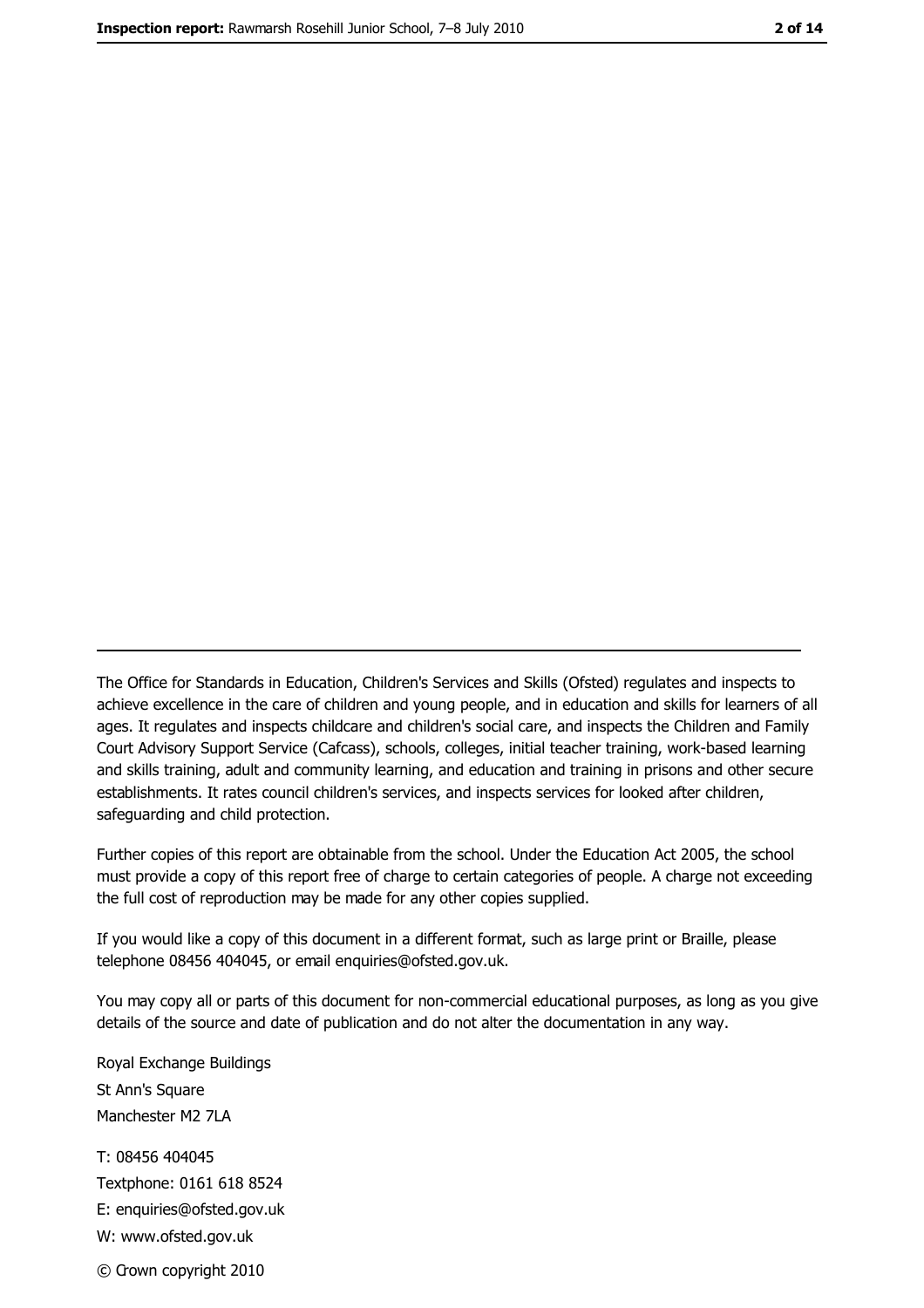# **Introduction**

This inspection was carried out by three additional inspectors. The inspectors visited nine lessons and observed nine teachers during the inspection. Inspectors held meetings with governors, staff and groups of pupils. They observed the school's work, and looked at the school's plans, self-evaluation, policies, assessment and tracking systems, safeguarding procedures and pupils' work. Inspectors examined questionnaires from 63 parents and carers, as well as those returned by pupils and staff.

The inspection team reviewed many aspects of the school's work. It looked in detail at the following:

- whether boys do as well as girls in relation to national averages  $\blacksquare$
- how consistently teaching meets the needs of pupils with special educational needs  $\blacksquare$ and/or disabilities
- whether higher attaining pupils access an appropriately challenging curriculum that  $\blacksquare$ meets their needs and accelerates their progress
- the extent to which staff with management responsibilities and the governing body  $\blacksquare$ improve school performance
- evidence of previously identified strengths in pupils' personal outcomes.  $\blacksquare$

# Information about the school

This is a school of average size. The proportion of pupils known to be eligible for free school meals is larger than the national average. More than double the average proportion of pupils has special educational needs and/or disabilities. Almost all pupils are of White British heritage. Very few pupils speak English as an additional language. The school has Advanced Healthy Schools status as well as a number of external awards including Activemark, Heartstart, Investors in People and International School (intermediate).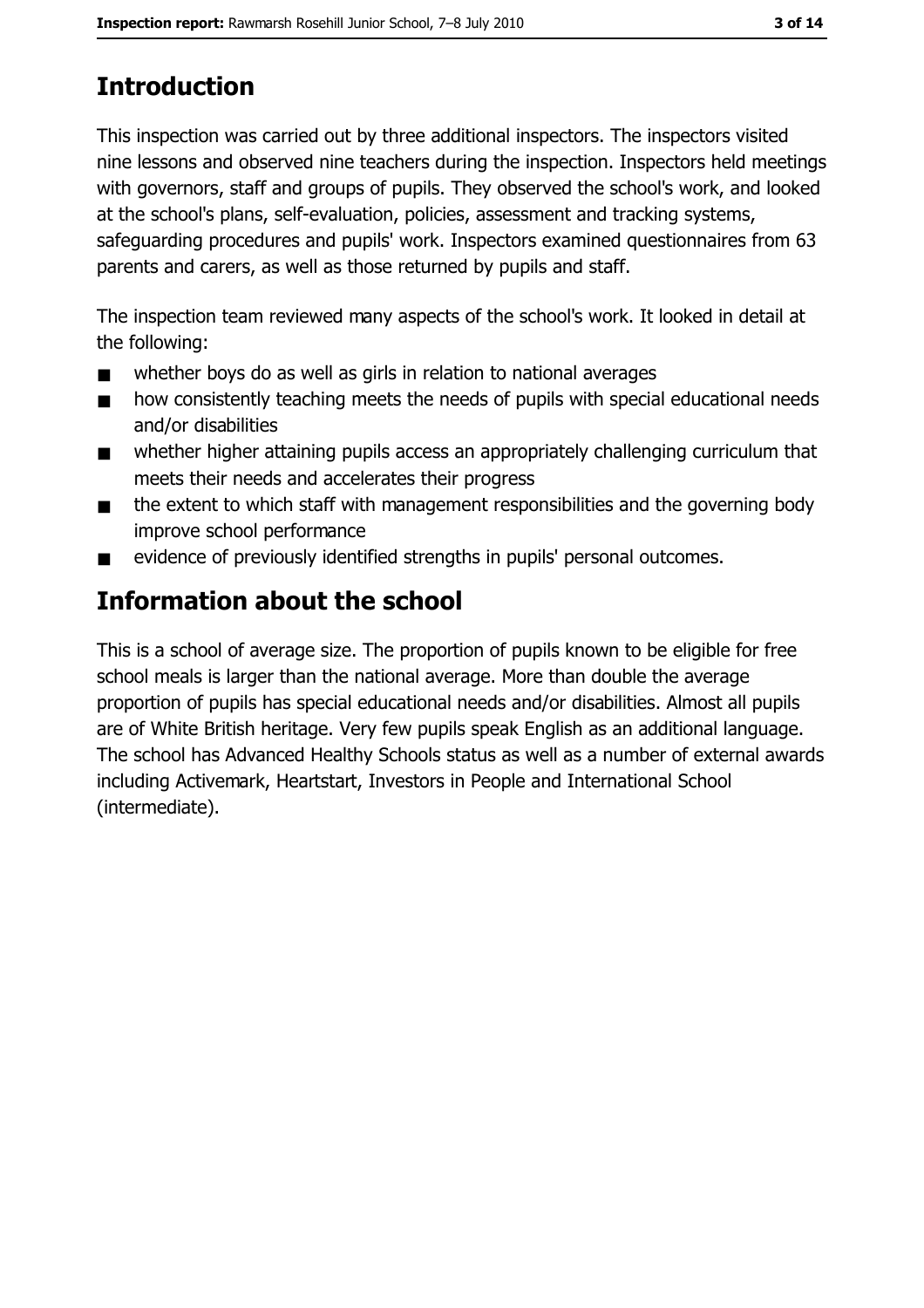# **Inspection judgements**

## Overall effectiveness: how good is the school?

### The school's capacity for sustained improvement

### **Main findings**

Rawmarsh Rosehill is a satisfactory school. It provides satisfactory value for money as pupils of all groups and abilities learn and progress at an equal and adequate rate. Leaders, managers and the governing body encourage staff to work hard as a team to raise pupils' attainment and accelerate the progress they make. Current data show that this is proving more difficult to achieve in writing than in other areas of the curriculum. Inconsistencies in the quality of teaching result in a mix of high quality and more ordinary lessons. Senior leaders and the governing body know what elements need to develop and the pace of improvement is gradually gaining momentum. Although school self-evaluation is broadly accurate and is leading to improvements in areas of previously identified weaker practice, such as teaching and use of assessment information, it is too positive in some areas. At times, senior leaders, managers and the governing body are not sufficiently rigorous as they measure the school's performance with the result that improvement is not as rapid as it could be. At this time, the school demonstrates satisfactory capacity to improve. Raising attainment and accelerating pupils' progress are clearly at the centre of development priorities. The school's inclusive approach ensures that there is appropriate individual learning support for pupils of all abilities, including those with special educational needs and/or disabilities and also for higher attaining pupils and those with particular gifts and talents.

Consistently strong elements of the school's work include the way staff encourage parents and carers to engage effectively in the life and work of the school and their children's learning. Close working partnerships with a range of external agencies and organisations, including the local authority, make a good contribution to pupils' learning and well-being and add value to the school's work. Strengths in the care, guidance and support pupils receive; coupled with the effectiveness of safeguarding procedures, ensure pupils feel secure and able to focus on their learning. Pupils' attendance is above average and they behave well. They have a good understanding of the key characteristics of safe and healthy living and many successfully pursue a range of sporting activities while at school. Within this relatively monocultural school and local community, pupils do not develop a strong enough awareness of diversity in modern Britain.

# What does the school need to do to improve further?

- Raise attainment in writing by:  $\blacksquare$ 
	- helping pupils to see themselves as writers by using their own interests as starting points

| 3 |  |
|---|--|
| 3 |  |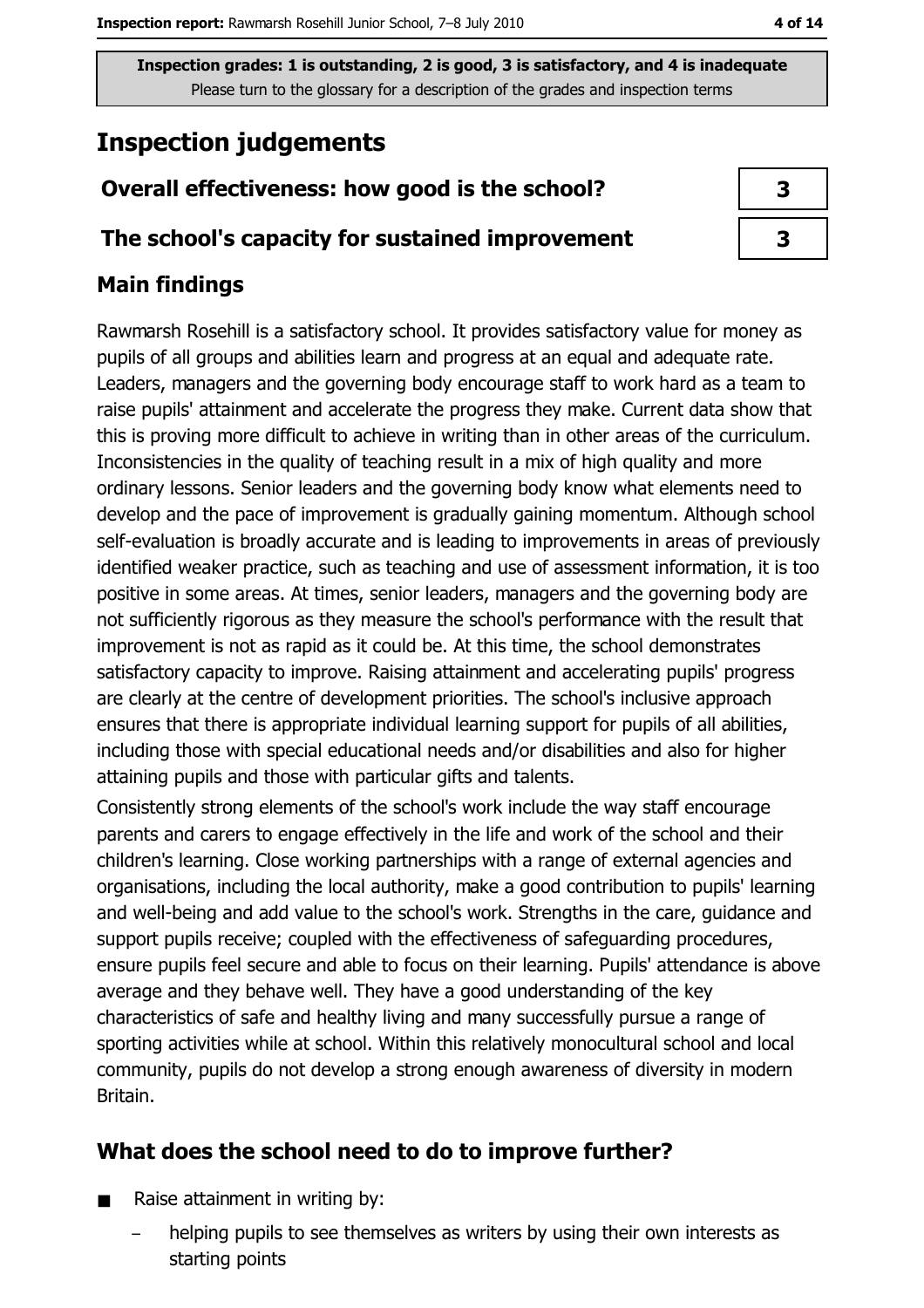- highlighting the value of the written word within classrooms and around school
- improving the presentation of pupils' work.
- Increase the proportion of good and better teaching by:  $\blacksquare$ 
	- raising further teachers' expectations of all pupils in terms of the quality of their work, the standards they attain and the pace at which they learn
	- improving the match of work to pupils' ability by using information from assessment data even more effectively to ensure pupils meet their challenging targets.
- Improve the impact of leaders, managers and the governing body by:
	- increasing the urgency with which senior leaders work to raise pupils' attainment and accelerate progress
	- increasing the rigour with which the governing body monitors and evaluates the  $\overline{\phantom{0}}$ performance of the school and of its own impact
	- developing further the impact of newer middle leaders on whole-school improvement.
- Raise pupils' awareness of diversity in British society by developing links with  $\blacksquare$ schools and organisations which comprise a variety of cultural heritages.
- About 40% of the schools whose overall effectiveness is judged satisfactory may  $\blacksquare$ receive a monitoring visit by an Ofsted inspector before their next section 5 inspection.

### **Outcomes for individuals and groups of pupils**

Pupils achieve and enjoy satisfactorily. They confirm that 'lessons are really interesting and fun and we get on with our work'. Inspectors saw pupils collaborate successfully in pairs and groups during lessons. Pupils especially enjoy visitors who come into school to expand their knowledge and widen their experiences. For example, during the inspection, pupils were thoroughly engaged by sessions with a poet who enthused them with tales of the stories behind his poems. Nevertheless, pupils do not always see the value of refining their writing skills and the experiences within some lessons do not engage their interest sufficiently and so the pace of their learning slows. Pupils respond well to the high expectations of the most challenging staff. In Year 5, for instance, pupils assumed the role of different characters in the film 'The Piano'. They responded very well, in character, to classmates' questions, remembering fine detail from the film excerpts and expressing their answers eloguently. Pupils know what is expected of them in terms of their behaviour and respond well. However, many neglect to take care in the presentation of their written work. Pupils with special educational needs and/or disabilities benefit from small group work or individual support from teachers and mentors and this helps them to make similar progress to their classmates. Pupils produce a good volume of work and attain broadly average standards in English, mathematics and science by the end of Year 6. The relative attainment of boys and girls in relation to national expectations fluctuates from year to year, with no significant

3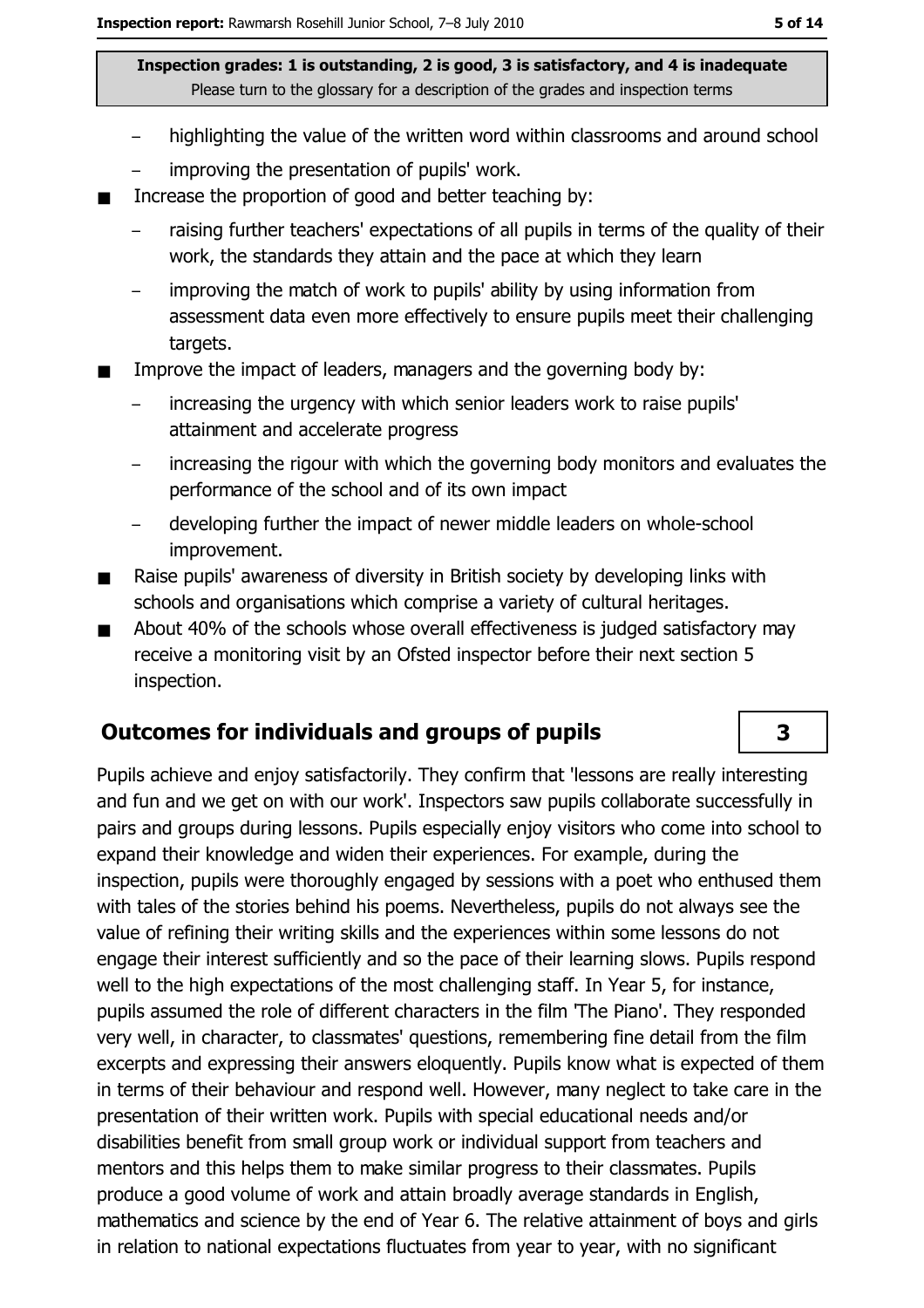differences over time. Pupils understand the importance of punctuality. The large majority of parents conscientiously ensure that their children attend as often as possible. Pupils cement strong relationships and try to uphold the core values of the school in their daily lives. They agree that pupils show respect for others. Many pupils make the most of the new sports hall as they participate in extra-curricular clubs and competitive sports – nearly 50% have represented the school in competitive sports. Pupils have a clear understanding of how to live safe and healthy lives. They also enjoy learning more about their local and national cultural heritage. However, they do not have a well-developed understanding of the multicultural nature of British society.

| nese are the grades for pupils' outcomes                                                                                         |
|----------------------------------------------------------------------------------------------------------------------------------|
| Pupils' achievement and the extent to which they enjoy their learning<br>Taking into account:<br>Pupils' attainment <sup>1</sup> |
| The quality of pupils' learning and their progress                                                                               |
| The quality of learning for pupils with special educational needs and/or<br>disabilities and their progress                      |
|                                                                                                                                  |

ro the aradoctor pupila outcomes

| The extent to which pupils feel safe                                                                                      | 2 |
|---------------------------------------------------------------------------------------------------------------------------|---|
| <b>Pupils' behaviour</b>                                                                                                  | 2 |
| The extent to which pupils adopt healthy lifestyles                                                                       | 2 |
| The extent to which pupils contribute to the school and wider community                                                   | 3 |
| The extent to which pupils develop workplace and other skills that will<br>contribute to their future economic well-being | З |
| Taking into account:<br>Pupils' attendance <sup>1</sup>                                                                   | 2 |
| The extent of pupils' spiritual, moral, social and cultural development                                                   |   |

# How effective is the provision?

Teachers are enthusiastic and show secure subject knowledge. They use question and answer sessions very effectively to check pupils' knowledge and understanding before moving on, sometimes through enjoyable and challenging 'hot seating' activities. Teaching assistants work well alongside class teachers and offer effective support to pupils with special educational needs and/or disabilities. The strong elements of

3

3

 $\overline{\mathbf{3}}$ 

 $\overline{3}$ 

The grades for attainment and attendance are: 1 is high; 2 is above average; 3 is broadly average; and 4 is low.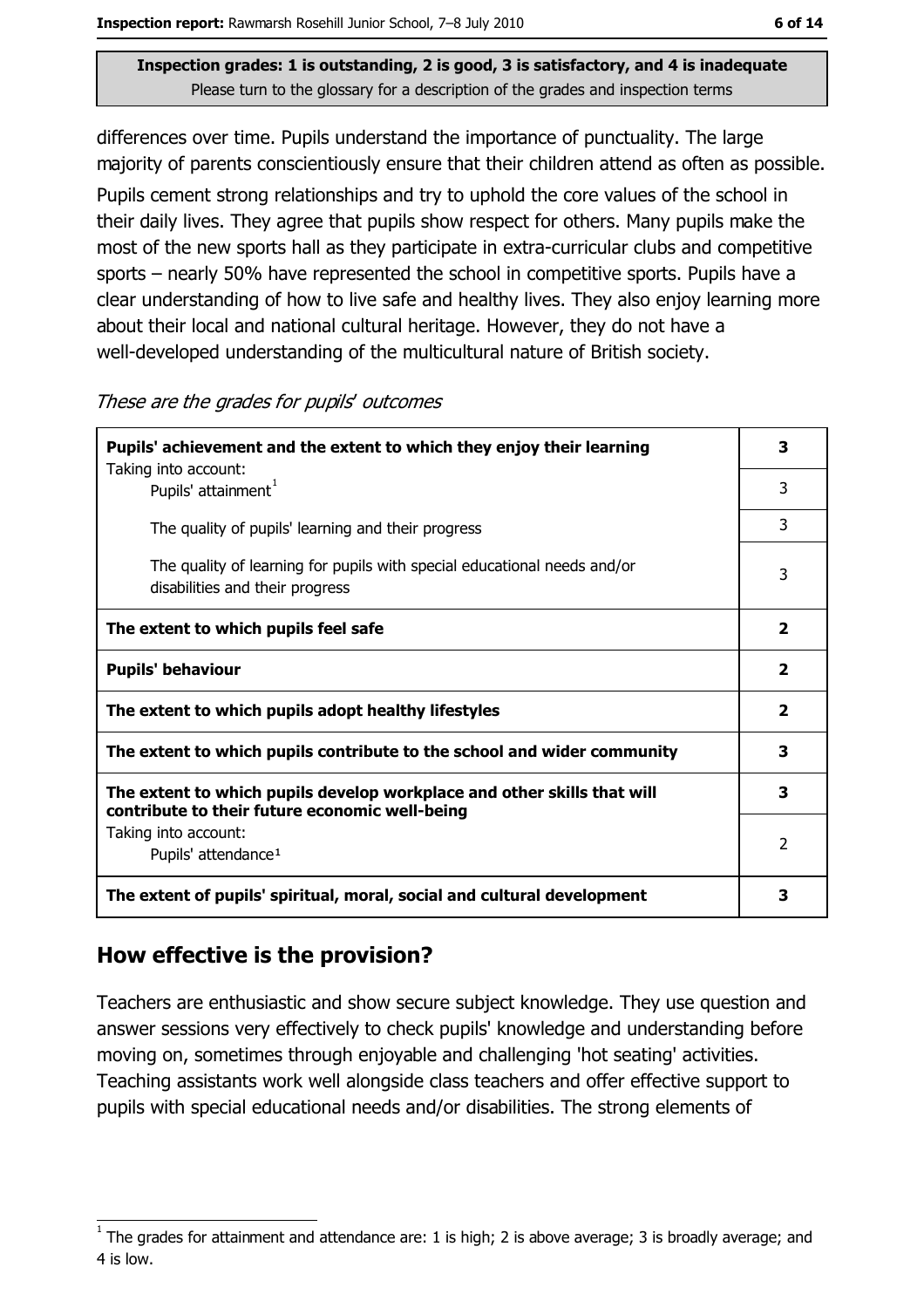challenge and high expectation which are consistent features of the most successful teaching are not firmly established throughout the school and so pupils' pace of learning is not always fast enough. New technologies are used well in lessons to engage pupils' interest but classrooms and corridors do not provide enough evidence or examples of the importance of literacy in support of pupils' learning. Teachers mark pupils' work regularly and include clear points for improvement. Staff track pupils' progress with increasing accuracy. Assessment information provides a detailed picture about the performance of pupils in each class, although where teaching is less successful, the match of tasks to pupils' ability is not accurate enough.

The evolving curriculum provides an increasing focus on creativity and skills' development, although it results in broadly average pupil outcomes. Enrichment through extra-curricular activities, residential experiences, and a variety of sporting opportunities enables pupils to participate in new activities that garner their enthusiasm. Pupils with identified gifts and talents are encouraged to attend local 'master classes' to develop more advanced skills in, for instance, mathematics and art.

Adults pay close attention to the care, guidance and support of all pupils. Knowledgeable mentors identify swiftly any pupils whose circumstances have made them vulnerable and put the right support in place. Parents and carers value this strong pastoral support highly and comment typically, This is an extremely caring and nurturing school. My child is thriving'. There are well-established links with a wide range of outside support agencies and these help engage all groups of pupils in their learning. Effective incentives support pupils' regular attendance, with close regard for vulnerable pupils and their families. Induction and transition programmes are carefully considered and much appreciated by parents and carers. All adults are very consistent in their expectations and management of pupils' behaviour and the school successfully integrates pupils who have had trouble settling in other schools. Pupils say they feel safe in school and know who to go to with any worries.

| These are the grades for the quality of provision |  |  |
|---------------------------------------------------|--|--|
|---------------------------------------------------|--|--|

| The quality of teaching                                                                                    | З |
|------------------------------------------------------------------------------------------------------------|---|
| Taking into account:<br>The use of assessment to support learning                                          |   |
| The extent to which the curriculum meets pupils' needs, including, where<br>relevant, through partnerships |   |
| The effectiveness of care, guidance and support                                                            |   |

### How effective are leadership and management?

The senior leadership team provides increasing motivation and promotes a desire to improve among staff, although the required rigour to support rapid improvement is relatively recent and continues to gather momentum. All staff are encouraged to develop their professional skills and classroom practice. Team spirit is strong and pupils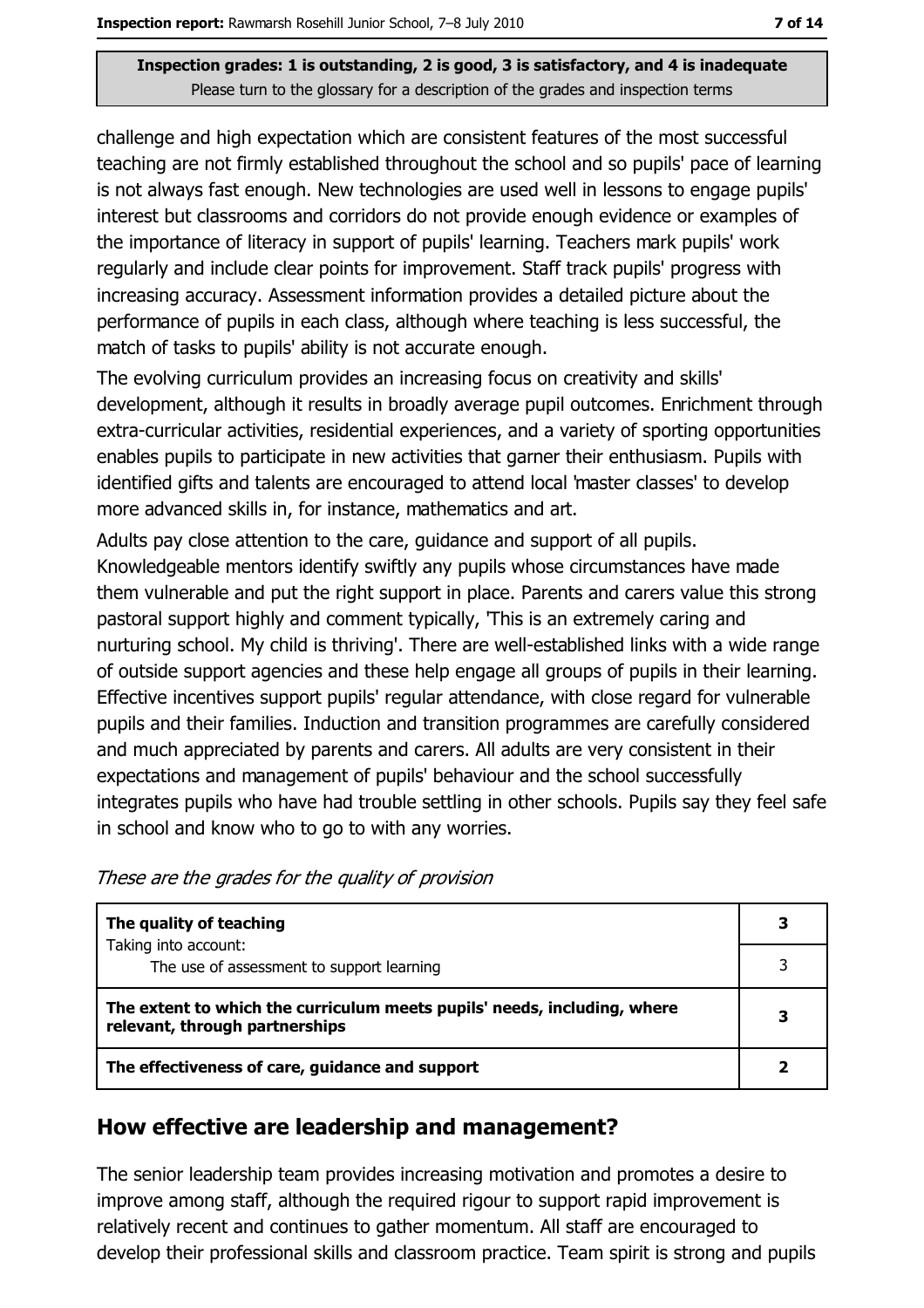learn from the good role models set by staff. Highly effective administrative, ancillary and lunchtime teams support the daily smooth running of the school. The supportive governing body is well organised and brings a range of skills to the school. It takes pupils', parents' and carers' views into regular account when helping to set the direction for the school. However, the governing body does not challenge the school's performance or rate of improvement with sufficient rigour. The school promotes equality of opportunity and tackles discrimination soundly. It follows the rights respecting school' programme with a focus on human rights. Strong safeguarding procedures place a high priority on site safety and security. Pupils say they feel safe, secure and well cared for. They are able to learn from the life experiences of others as the leadership ensures potential hazards in the community are discussed. The school analyses broadly its local context in support of community cohesion and continues to ensure that it plays a central role in local community life. There are close working relationships and many shared policies with local schools. International links with countries such as Zanzibar, Zimbabwe and Austria help pupils to learn more about global differences and similarities. Nonetheless, there are no links with culturally mixed communities in Britain.

| The effectiveness of leadership and management in embedding ambition and<br>driving improvement                                                                     | 3                       |
|---------------------------------------------------------------------------------------------------------------------------------------------------------------------|-------------------------|
| Taking into account:<br>The leadership and management of teaching and learning                                                                                      | 3                       |
| The effectiveness of the governing body in challenging and supporting the<br>school so that weaknesses are tackled decisively and statutory responsibilities<br>met | 3                       |
| The effectiveness of the school's engagement with parents and carers                                                                                                | 2                       |
| The effectiveness of partnerships in promoting learning and well-being                                                                                              | $\overline{\mathbf{2}}$ |
| The effectiveness with which the school promotes equality of opportunity and<br>tackles discrimination                                                              | 3                       |
| The effectiveness of safeguarding procedures                                                                                                                        | $\overline{\mathbf{2}}$ |
| The effectiveness with which the school promotes community cohesion                                                                                                 | 3                       |
| The effectiveness with which the school deploys resources to achieve<br>value for money                                                                             | 3                       |

These are the grades for leadership and management

### **Views of parents and carers**

Approximately one third of parents and carers responded to the inspection questionnaire. Almost all are overwhelmingly supportive of the school. This reflects feedback from the school's own surveys. A very few parents and carers raised a variety of individual concerns but these had no underlying pattern. Overall, inspectors agree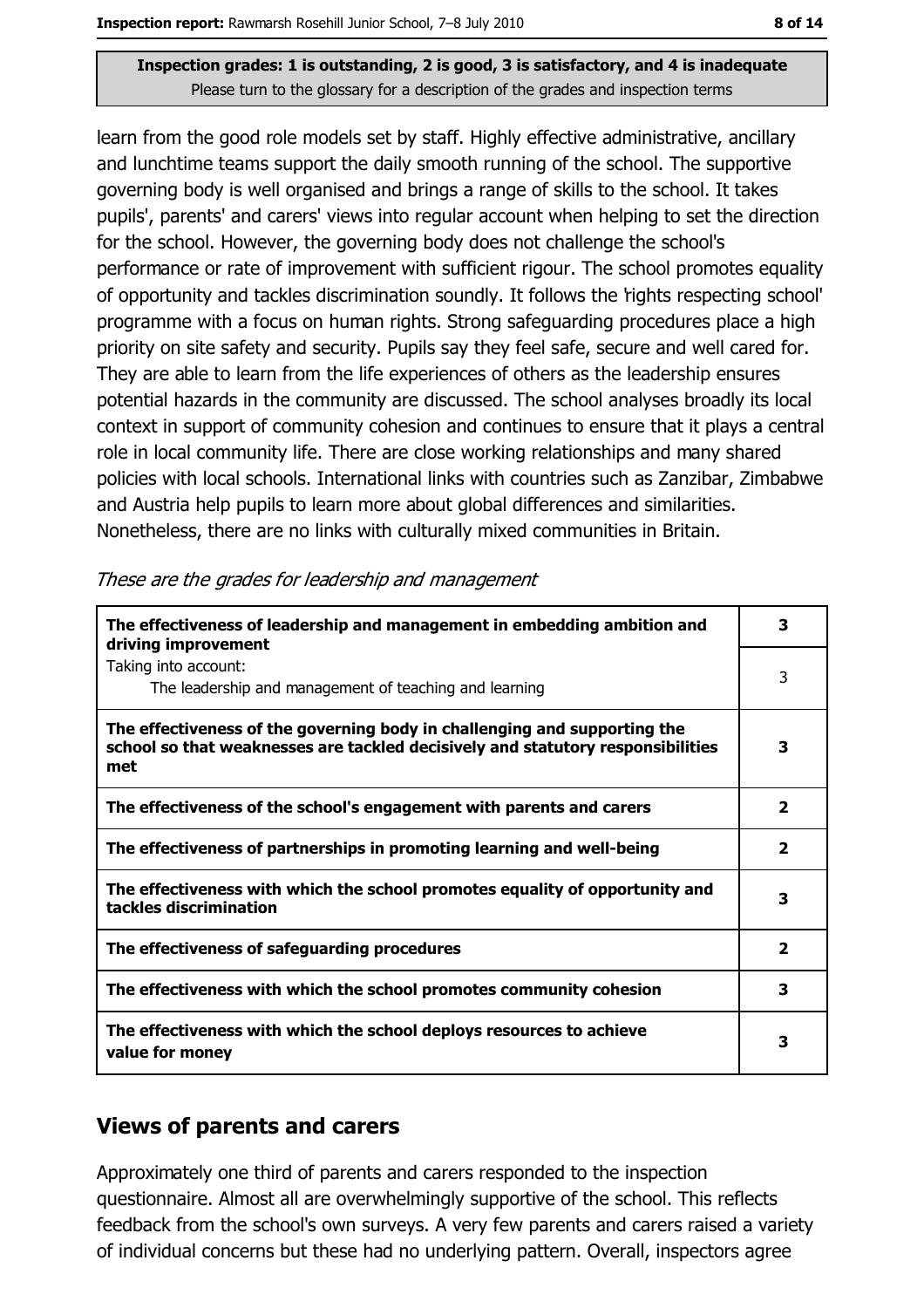with parents' and carers' positive views, particularly about the pastoral care the school provides. Where inspection judgements are less positive than those expressed by parents and carers, the reasons are detailed in the body of this report.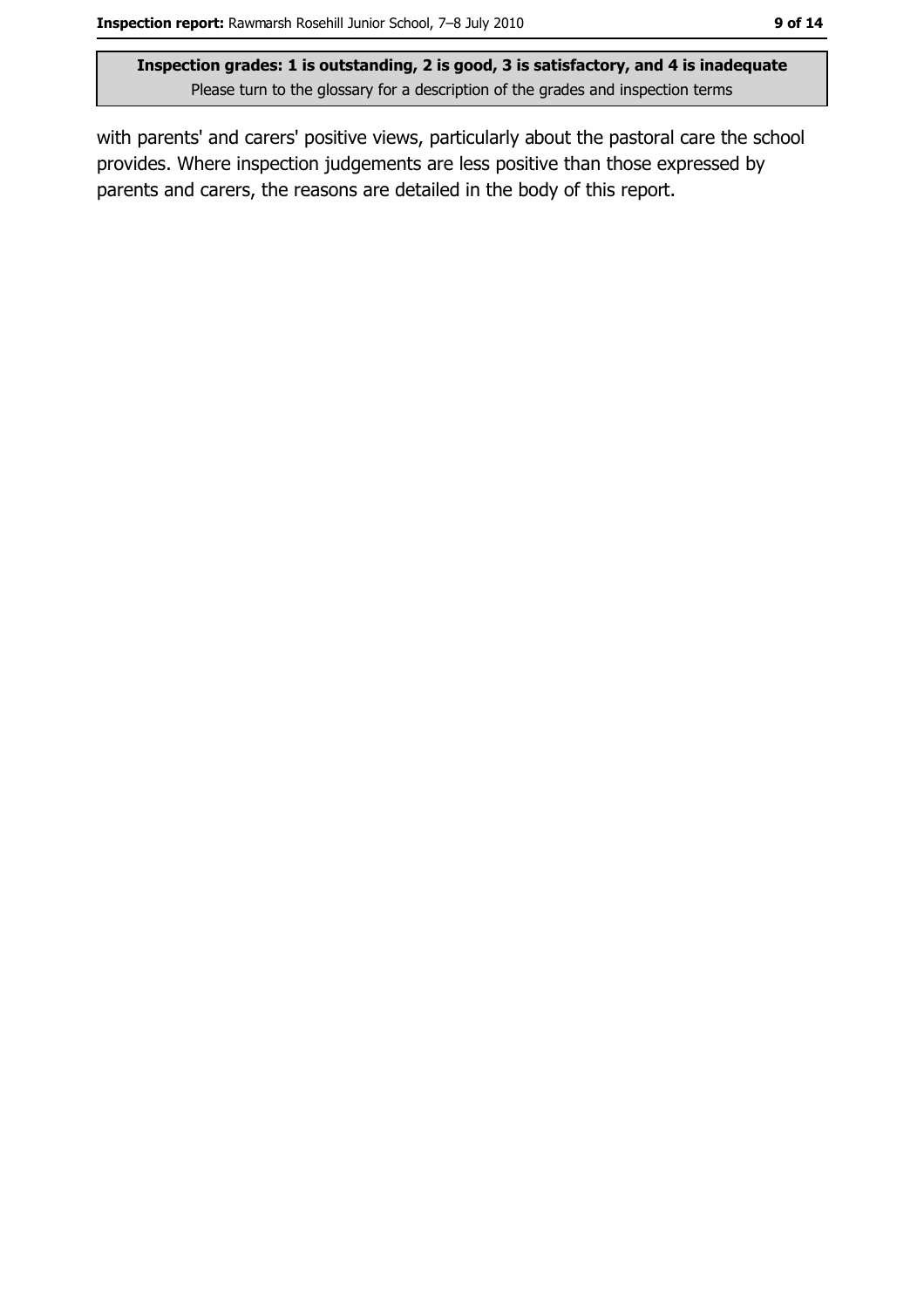#### Responses from parents and carers to Ofsted's questionnaire

Ofsted invited all the registered parents and carers of pupils registered at Rawmarsh Rosehill Junior School to complete a questionnaire about their views of the school.

In the questionnaire, parents and carers were asked to record how strongly they agreed with 13 statements about the school.

The inspection team received 63 completed questionnaires by the end of the on-site inspection. In total, there are 212 pupils registered at the school.

| <b>Statements</b>                                                                                                                                                                                                                                       |              | <b>Strongly</b><br><b>Agree</b> |              | <b>Agree</b>  |              | <b>Disagree</b> |              | <b>Strongly</b><br>disagree |
|---------------------------------------------------------------------------------------------------------------------------------------------------------------------------------------------------------------------------------------------------------|--------------|---------------------------------|--------------|---------------|--------------|-----------------|--------------|-----------------------------|
|                                                                                                                                                                                                                                                         | <b>Total</b> | $\frac{1}{2}$                   | <b>Total</b> | $\frac{0}{0}$ | <b>Total</b> | $\frac{1}{2}$   | <b>Total</b> | $\frac{1}{2}$               |
| My child enjoys school                                                                                                                                                                                                                                  | 33           | 52                              | 28           | 44            | 1            | $\overline{2}$  | $\mathbf{1}$ | $\overline{2}$              |
| The school keeps my child<br>safe                                                                                                                                                                                                                       | 46           | 73                              | 17           | 27            | $\mathbf 0$  | 0               | $\mathbf{0}$ | 0                           |
| The school informs me<br>about my child's progress                                                                                                                                                                                                      | 36           | 57                              | 26           | 41            | $\mathbf{1}$ | $\overline{2}$  | $\mathbf{0}$ | 0                           |
| My child is making enough<br>progress at this school                                                                                                                                                                                                    | 35           | 56                              | 27           | 43            | $\mathbf{1}$ | $\overline{2}$  | 0            | 0                           |
| The teaching is good at this<br>school                                                                                                                                                                                                                  | 40           | 63                              | 23           | 37            | $\mathbf 0$  | 0               | 0            | 0                           |
| The school helps me to<br>support my child's learning                                                                                                                                                                                                   | 33           | 52                              | 28           | 44            | $\mathbf{1}$ | $\overline{2}$  | 0            | 0                           |
| The school helps my child to<br>have a healthy lifestyle                                                                                                                                                                                                | 34           | 54                              | 27           | 43            | $\mathbf 0$  | 0               | 0            | 0                           |
| The school makes sure that<br>my child is well prepared for<br>the future (for example<br>changing year group,<br>changing school, and for<br>children who are finishing<br>school, entering further or<br>higher education, or<br>entering employment) | 35           | 56                              | 27           | 43            | $\mathbf 0$  | 0               | $\mathbf 0$  | 0                           |
| The school meets my child's<br>particular needs                                                                                                                                                                                                         | 35           | 56                              | 27           | 43            | $\mathbf{1}$ | $\overline{2}$  | 0            | 0                           |
| The school deals effectively<br>with unacceptable behaviour                                                                                                                                                                                             | 35           | 56                              | 26           | 41            | $\mathbf{1}$ | $\overline{2}$  | $\mathbf{1}$ | $\overline{2}$              |
| The school takes account of<br>my suggestions and<br>concerns                                                                                                                                                                                           | 31           | 49                              | 30           | 48            | $\mathbf{1}$ | 2               | 0            | 0                           |
| The school is led and<br>managed effectively                                                                                                                                                                                                            | 46           | 73                              | 17           | 27            | $\mathbf 0$  | 0               | 0            | $\mathbf 0$                 |
| Overall, I am happy with my<br>child's experience at this<br>school                                                                                                                                                                                     | 43           | 68                              | 19           | 30            | $\mathbf{1}$ | $\overline{2}$  | $\mathbf 0$  | 0                           |

The table above summarises the responses that parents and carers made to each statement. The percentages indicate the proportion of parents and carers giving that response out of the total number of completed questionnaires. Where one or more parents and carers chose not to answer a particular question, the percentages will not add up to 100%.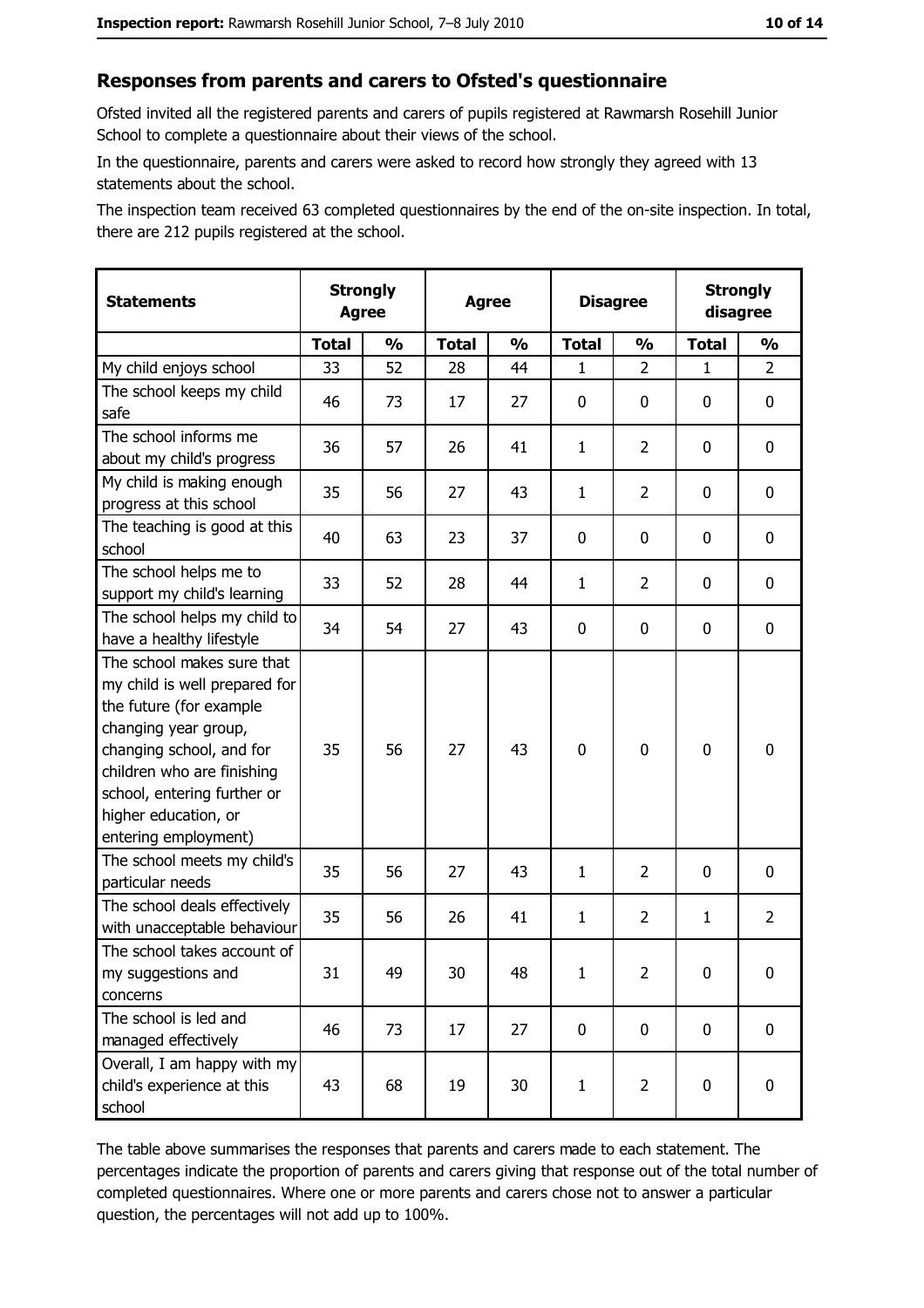# Glossary

| Grade   | <b>Judgement</b> | <b>Description</b>                                                                                                                                                                                                               |
|---------|------------------|----------------------------------------------------------------------------------------------------------------------------------------------------------------------------------------------------------------------------------|
| Grade 1 | Outstanding      | These features are highly effective. An oustanding<br>school provides exceptionally well for its pupils' needs.                                                                                                                  |
| Grade 2 | Good             | These are very positive features of a school. A school<br>that is good is serving its pupils well.                                                                                                                               |
| Grade 3 | Satisfactory     | These features are of reasonable quality. A satisfactory<br>school is providing adequately for its pupils.                                                                                                                       |
| Grade 4 | Inadequate       | These features are not of an acceptable standard. An<br>inadequate school needs to make significant<br>improvement in order to meet the needs of its pupils.<br>Ofsted inspectors will make further visits until it<br>improves. |

# What inspection judgements mean

### **Overall effectiveness of schools**

|                       | Overall effectiveness judgement (percentage of<br>schools) |      |                     |                   |  |
|-----------------------|------------------------------------------------------------|------|---------------------|-------------------|--|
| <b>Type of school</b> | <b>Outstanding</b>                                         | Good | <b>Satisfactory</b> | <b>Inadequate</b> |  |
| Nursery schools       | 51                                                         | 45   | 0                   | 4                 |  |
| Primary schools       | 6                                                          | 41   | 42                  | 10                |  |
| Secondary schools     | 8                                                          | 34   | 44                  | 14                |  |
| Sixth forms           | 10                                                         | 37   | 50                  | 3                 |  |
| Special schools       | 32                                                         | 38   | 25                  | 5                 |  |
| Pupil referral units  | 12                                                         | 43   | 31                  | 14                |  |
| All schools           | 9                                                          | 40   | 40                  | 10                |  |

New school inspection arrangements were introduced on 1 September 2009. This means that inspectors now make some additional judgements that were not made previously.

The data in the table above is for the period 1 September to 31 December 2009 and is the most recently published data available (see www.ofsted.gov.uk). Please note that the sample of schools inspected during the autumn term 2009 was not representative of all schools nationally, as weaker schools are inspected more frequently than good or outstanding schools.

Percentages are rounded and do not always add exactly to 100. Secondary school figures include those that have sixth forms, and sixth form figures include only the data specifically for sixth form inspection judgements.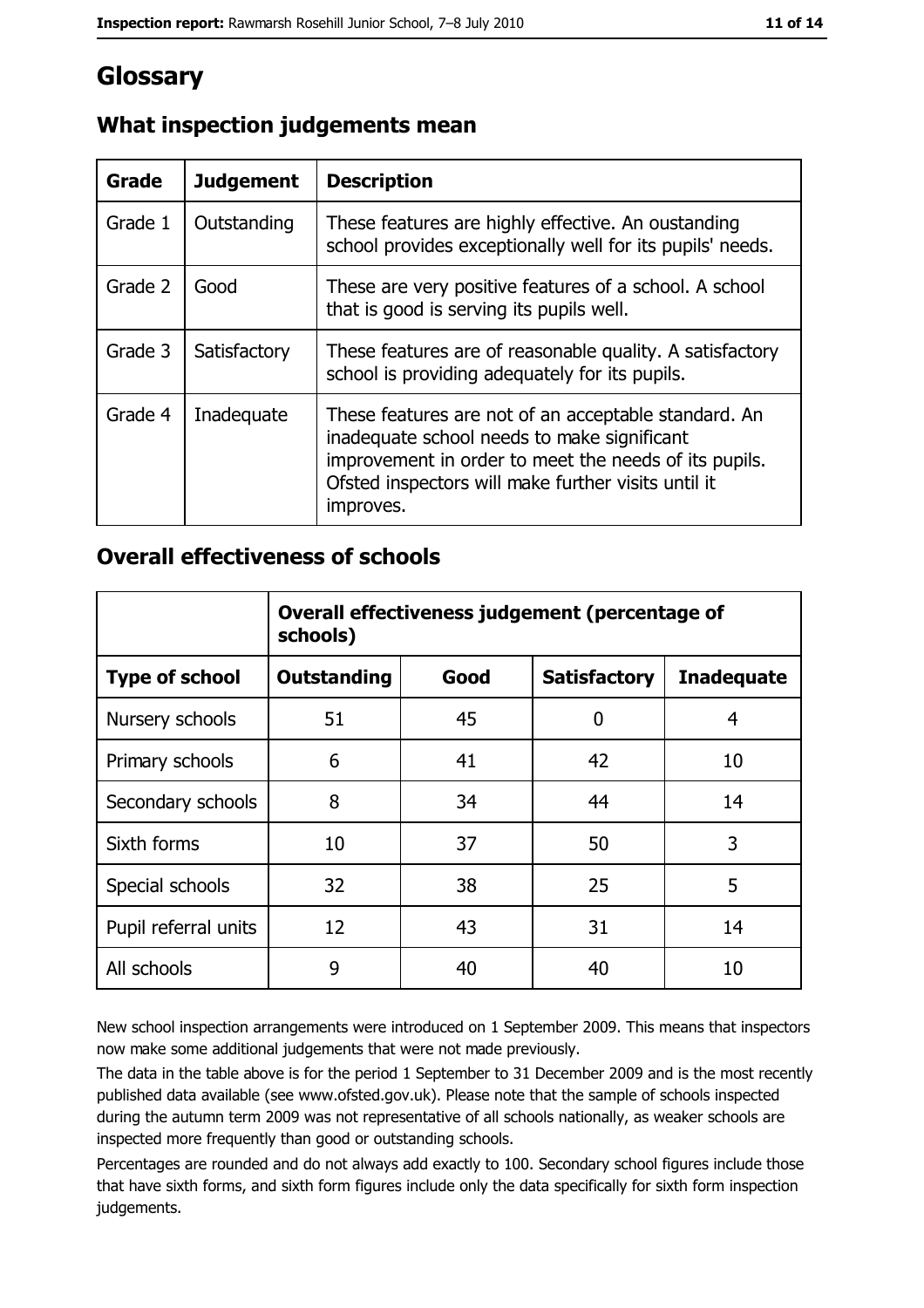# **Common terminology used by inspectors**

| Achievement:                  | the progress and success of a pupil in<br>their learning, development or training.                                                                                                                                                                                                                           |
|-------------------------------|--------------------------------------------------------------------------------------------------------------------------------------------------------------------------------------------------------------------------------------------------------------------------------------------------------------|
| Attainment:                   | the standard of the pupils' work shown by<br>test and examination results and in<br>lessons.                                                                                                                                                                                                                 |
| Capacity to improve:          | the proven ability of the school to<br>continue improving. Inspectors base this<br>judgement on what the school has<br>accomplished so far and on the quality of<br>its systems to maintain improvement.                                                                                                     |
| Leadership and management:    | the contribution of all the staff with<br>responsibilities, not just the headteacher,<br>to identifying priorities, directing and<br>motivating staff and running the school.                                                                                                                                |
| Learning:                     | how well pupils acquire knowledge,<br>develop their understanding, learn and<br>practise skills and are developing their<br>competence as learners.                                                                                                                                                          |
| <b>Overall effectiveness:</b> | inspectors form a judgement on a school's<br>overall effectiveness based on the findings<br>from their inspection of the school. The<br>following judgements, in particular,<br>influence what the overall effectiveness<br>judgement will be.                                                               |
|                               | The school's capacity for sustained<br>improvement.<br>Outcomes for individuals and groups<br>of pupils.<br>The quality of teaching.<br>The extent to which the curriculum<br>meets pupil's needs, including where<br>relevant, through partnerships.<br>The effectiveness of care, guidance<br>and support. |
| Progress:                     | the rate at which pupils are learning in<br>lessons and over longer periods of time. It<br>is often measured by comparing the<br>pupils' attainment at the end of a key<br>stage with their attainment when they<br>started.                                                                                 |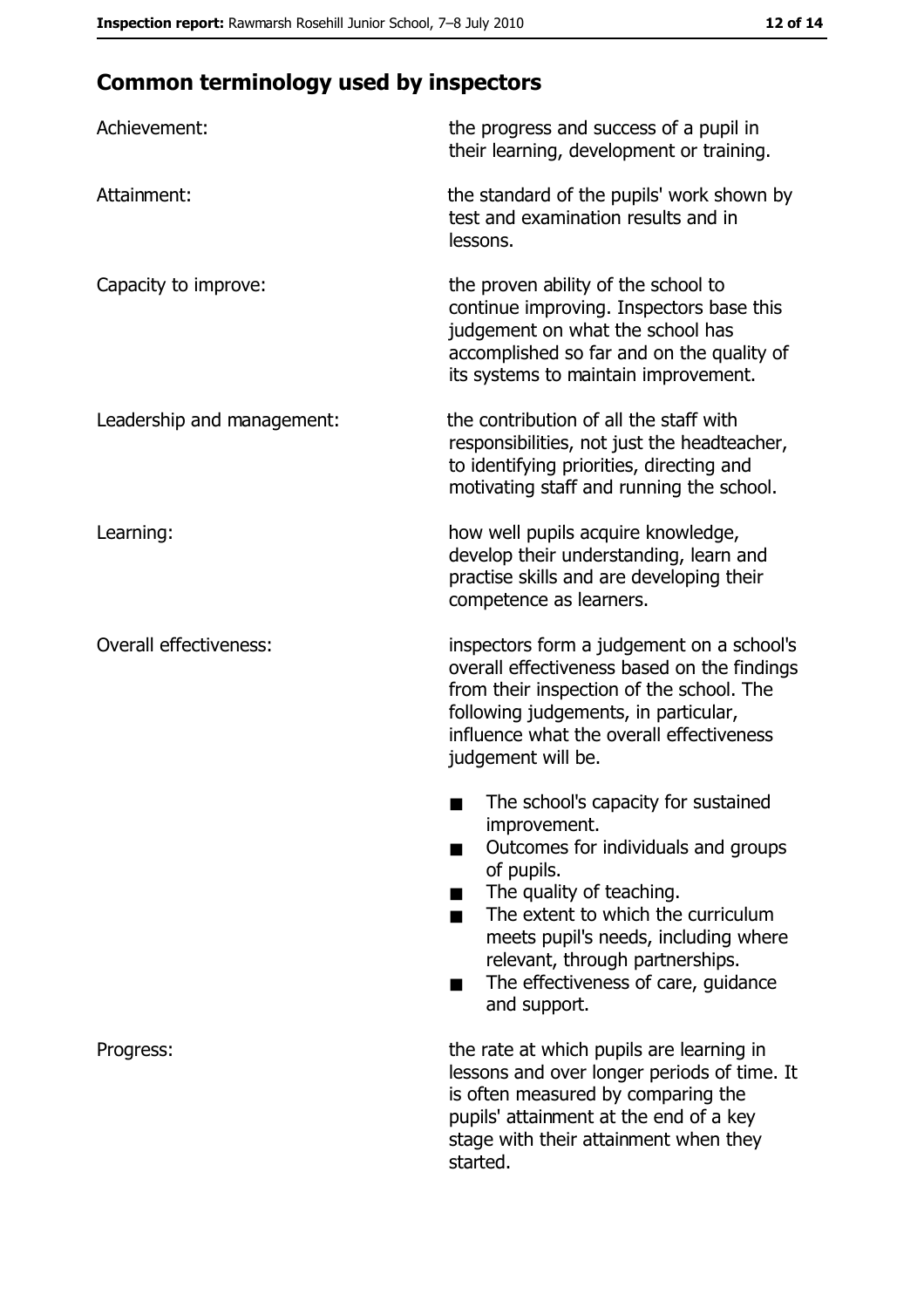This letter is provided for the school, parents and carers to share with their children. It describes Ofsted's main findings from the inspection of their school.



#### 9 July 2010

Dear Pupils

Inspection of Rawmarsh Rosehill Junior School, Rotherham, S62 5QH

Thank you for your friendly welcome when we inspected your school. We enjoyed meeting you and hearing your views. We found your school to be satisfactory.

You told us that you enjoy coming to school, that your lessons are interesting and that adults take good care of you so you feel safe. You also said that people behave well and we saw that during our visits to your lessons and when we walked around school. You attain average standards in English, mathematics and science and your achievement, learning and progress are satisfactory. Your teachers provide clear guidance on how to improve your work. Competitive sport plays a large role in school life and lots of you are proud to represent your school. Well done! This focus also helps you become fitter and to value the benefits of regular exercise.

One reason for our visit was to find out what your school could do better. We have asked your school to look at a number of things in order to improve. These are: to help you to reach higher standards in your writing; to make sure that there is more high quality teaching; to ensure that all the people who run the school check even more closely on how well it is performing; and to help you understand more about multicultural Britain. You can help by sharing your interests with your teachers so that they can incorporate more of these into lessons, and writing tasks in particular. Also, please try to present your work as neatly as possible every time you write something down.

On behalf of the whole inspection team, I send you our very best wishes for the future. Yours sincerely

Jane Hughes

Lead inspector